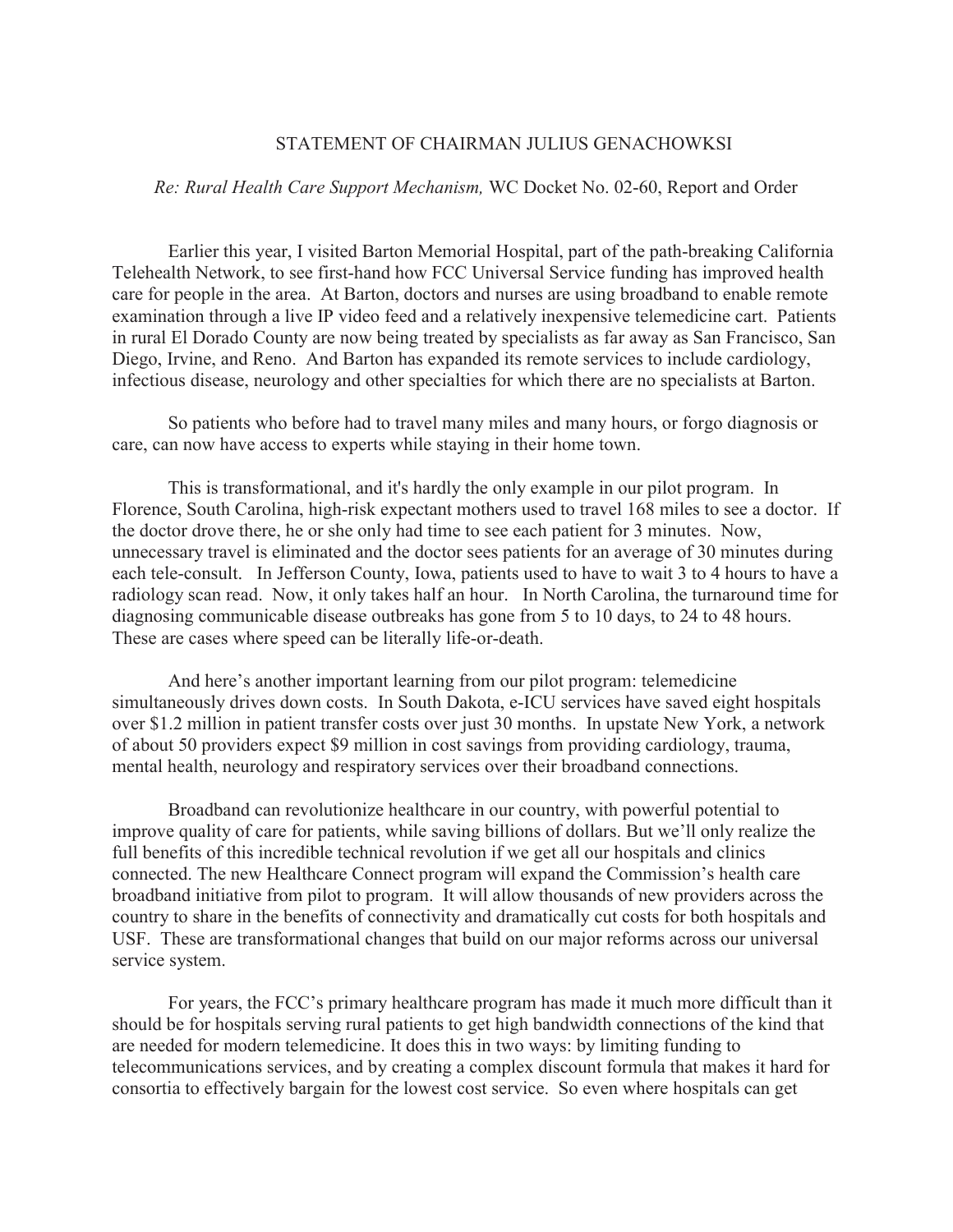broadband connections under the program, they are often incredibly expensive, both for the hospital and for USF. Today's reform builds on the success of the Pilot program, and especially the model of state and regional health networks. Using this model, the new Healthcare Connect Fund will finally allow hospitals across the country to get broadband, while driving down costs.

In fact, based on the results in the Pilot program, we expect Healthcare Connect will bring thousands of new providers across the country into the program, and allow thousands of others to upgrade their connections. These providers offer lifesaving care to rural communities and small towns.

And Healthcare Connect could cut the costs of connections –for both providers and the Fund – in half. As we've done in reforming and modernizing all of our Universal Service programs, we've stayed true to our commitment to fiscal responsibility, maintaining the current overall program budget of \$400 million, while increasing the program's impact within this limit.

Just as today's reform builds on the success of the existing pilot program, today we launch a new \$50 million pilot to evaluate bringing skilled nursing facilities skilled nursing facilities into the Healthcare Connect program. These facilities allow skilled nursing staff to treat, manage, observe, and evaluate patients, many of whom have been recently discharged from the hospital. Skilled nursing facilities stand to benefit tremendously from participation in healthcare networks: nurses say that having the broadband connection is a "godsend" and it's like having the urban doctor "in the room" with them as they care for a patient.

And helping these nurses helps patients and saves money: patients can be discharged earlier from the hospital as they are recovering from injury or illness and get more focused care, closer to home. If they hit a bump on the road to recovery, they can be quickly evaluated for further care. So a patient who is recovering from open heart surgery in rural Virginia and develops an infection can have it diagnosed from afar. Or a resident in a facility in a small town in Kansas or Montana that develops a persistent cough can have chest X-rays sent to a doctor in a nearby hospital. And these consultations can save an ambulance trip or an emergency room visit, avoiding further complications.

We're starting with a rigorous, competitive trial because including these providers in the programs does raise some tricky issues. This is a fiscally responsible, data driven way to proceed, and we move ahead on completely solid legal ground. But it's vital that we do proceed so that we can harness the opportunities of broadband for health care as quickly as possible.

So yes, we're leaning forward here – but that's what it will to ensure that the broadband revolution doesn't bypass rural and low income Americans. It's the right choice and I thank Commissioners Clyburn and Rosenworcel for their support.

Let me also briefly address the idea of a "contingency plan" in case we hit the \$400 million program cap. The staff's careful analysis makes clear that we're very unlikely to hit this cap within the next five years. But just in case, we've said we'll complete a rulemaking on this issue next year, well before any need could possibly arise, or any of the parade of horribles some have speculated about could occur.